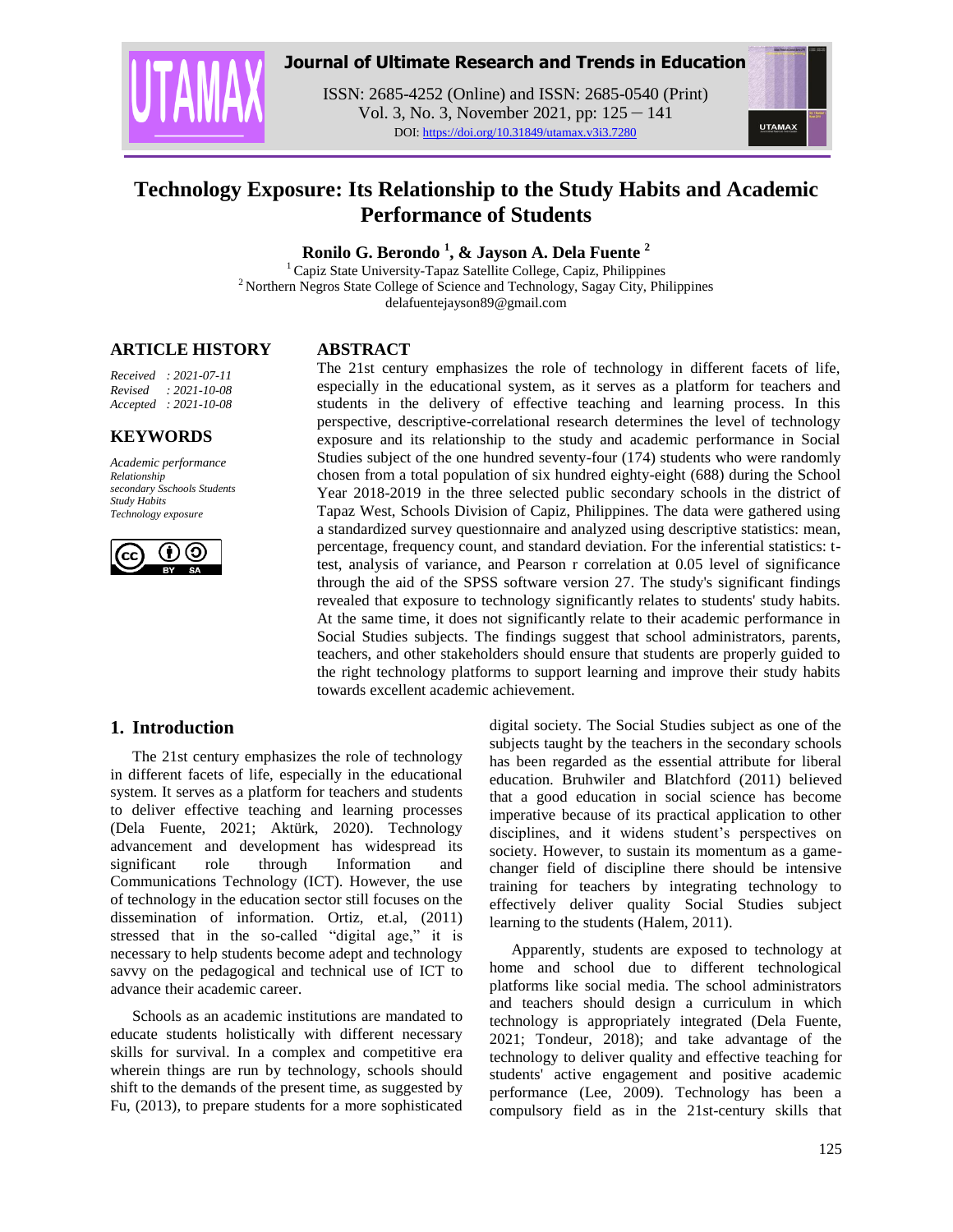students should possess to become adept in the new trends of education. Akturk and Ozturk (2019) underscored the significant role of technology as they engage its practical application that enhances and foster their cognitive development. Therefore, students should master the appropriate techniques to process, transfer, and acquire information brought about by different technological platforms in compliance with the legal and ethical norms of handling data for privacy (Mikis, 2002). This research was supported by Ghamravi (2013) that technology education can provide opportunities for students not only in the academe but also in the workplace. Seemingly, Dela Fuente (2019) stressed that parents are essential factors as they play a vital role in a student's career choice and good study habits to perform and excel academically in school and give pride to the family. In support of the role of parents, they provide the necessary tool like technology for their students to advance in school learning activities (Stock & Fishman, 2010). The statement was supported by Halem (2011) that technology has a positive effect on students' cognitive development. Technology has been integrated by teachers in the teaching process as it can stimulate students' interest and active engagement in class discussions and to have better learning (Dela Fuente, 2021; Lee, 2009).

Individual differences in students' academic performance have been linked to intelligence, personality, and study habits. Arias and Walker (2004) highlighted that when students have good study habits portray a pre and post-academic achievement. Congruently, Tezci (2011) indicated that students in public schools have good study habits in Social Studies, thus leading them to perform academically. Ertmer and Ottenbreit-Leftwich (2010) affirmed such findings that students would have well even outstanding academic achievements if they developed good study habits. Therefore, the student's academic success of the students in school is greatly affected by their ability to have good study habits that can stimulate their positive engagement for meaningful learning activities (Ghavifekr et al., 2014). Several factors identified on students' study habits preference was gender groups. Wilson (2011) asserted a statistically significant difference between males and females in terms of visual, auditory, and tactile individual learning study habits. Based on the study conducted by Singapore and Caucasian undergraduate students in Michigan it was reported that Asian female students have a strong preference for auditory and visual learning (Aslan &

Zhu, 2015; Alharthi, 2020). Research on study habits has an enormous significance concerning establishing the context of applying student's understanding for positive learning and excellent academic achievement (Barrett & Toma, 2013).Ll

The given overview inspired the researchers to investigate and gather empirical evidence to determine the extent of technology exposure and its relationship to students' habits and students' academic performance through a descriptive correlation study. The results will shed light on the appropriate intervention to attain students' academic on the proper intervention.

#### **1.1 Objectives of the Study**

The study sought to determine the extent of technology exposure and its relationship to students' study habits and academic performance in Social Studies subjects. Specifically, it aims to answer the following questions:

- 1) What is the level of study habits of the respondents according to their profile in terms of age, sex, educational attainment of parents, household size, and monthly income?
- 2) İs there a significant relationship between students' technology exposure and study habits based on their profile in terms of age, sex, parents' educational attainment, household size, and monthly income?
- 3) Is there a significant relationship between technology exposure to study habits and students' academic performance in Social Studies subjects?

#### **1.2 Null Hypotheses**

Ho1. There is no significant difference in students' technology exposure and study habits when grouped according to age, sex, parents' educational attainment, household size, and monthly income.

Ho2. There is no significant relationship between technology exposure, study skills, and academic performance of secondary school students in Social Studies subjects.

#### **1.3 Conceptual Framework**

About figure 1, it shows how the study was conducted. The student"s profile as to age, sex, educational attainment of parents, household size and monthly income, the respondent's exposure to technology, and the study habits are considered the inputs to determine the student"s academic performance in Social Studies subject.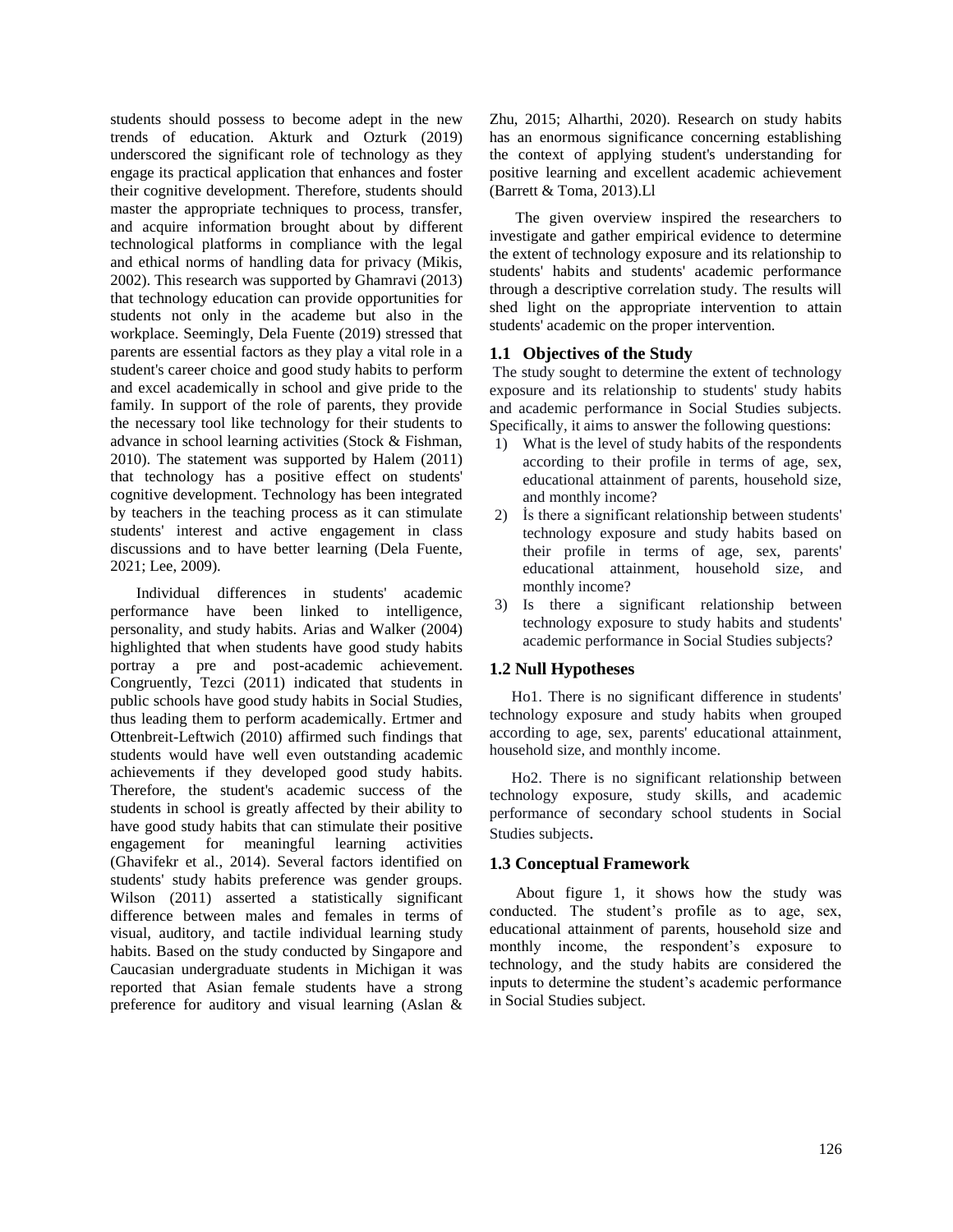

**Figure 1.** Schematic Diagram Showing the Framework of the Study

The conceptual model shows that ICT exposure, study skills of secondary high school students, and its relationship to their academic performance are assumed to be affected by personal-related variables, such as age, sex, parents' educational attainment, household size, and monthly household income. The student's academic performance in Social Studies is assumed to be related to ICT exposure and study skills.

## **2. Methods**

#### **2.1 Research Design**

The descriptive-correlation research design was used in this investigation. It seemed essential and appropriate to determine the extent of students' technology exposure to their study habits and academic performance.

#### **2.2 Respondents of the Study**

Using Slovin"s formula, the identified respondents of the study are the one hundred seventy-four (174) students who were randomly chosen from a total population of six hundred eighty-eight (688) during the School Year 2018-2019. Moreover, the researchers decided that the study will be conducted to the three (3) nearest big schools out of five (5) public secondary schools in the district of Tapaz West, Schools Division of Capiz, the Philippines, due to its geographical location, which is far from each other. Moreover, the selected schools have been considered top-performing schools for the past five consecutive years. The chosen secondary schools are the Candelaria (n=64), San Nicolas  $(n=49)$ , and Tapaz  $(n=61)$  National High Schools.

| <b>School</b>   | $\overline{\phantom{a}}$<br>N | $\overline{\phantom{a}}$<br>$\mathbf n$ | $\frac{6}{9}$ |
|-----------------|-------------------------------|-----------------------------------------|---------------|
| Candelaria NHS  | 256                           | 64                                      | 37.20         |
| San Nicolas NHS | 191                           | 49                                      | 27.90         |
| Tapaz NHS       | 241                           | 61                                      | 34.90         |
| Total           | 688                           | 174                                     | 100.00        |

**Table 1.** Samples of the Respondents

\*NHS (National High School)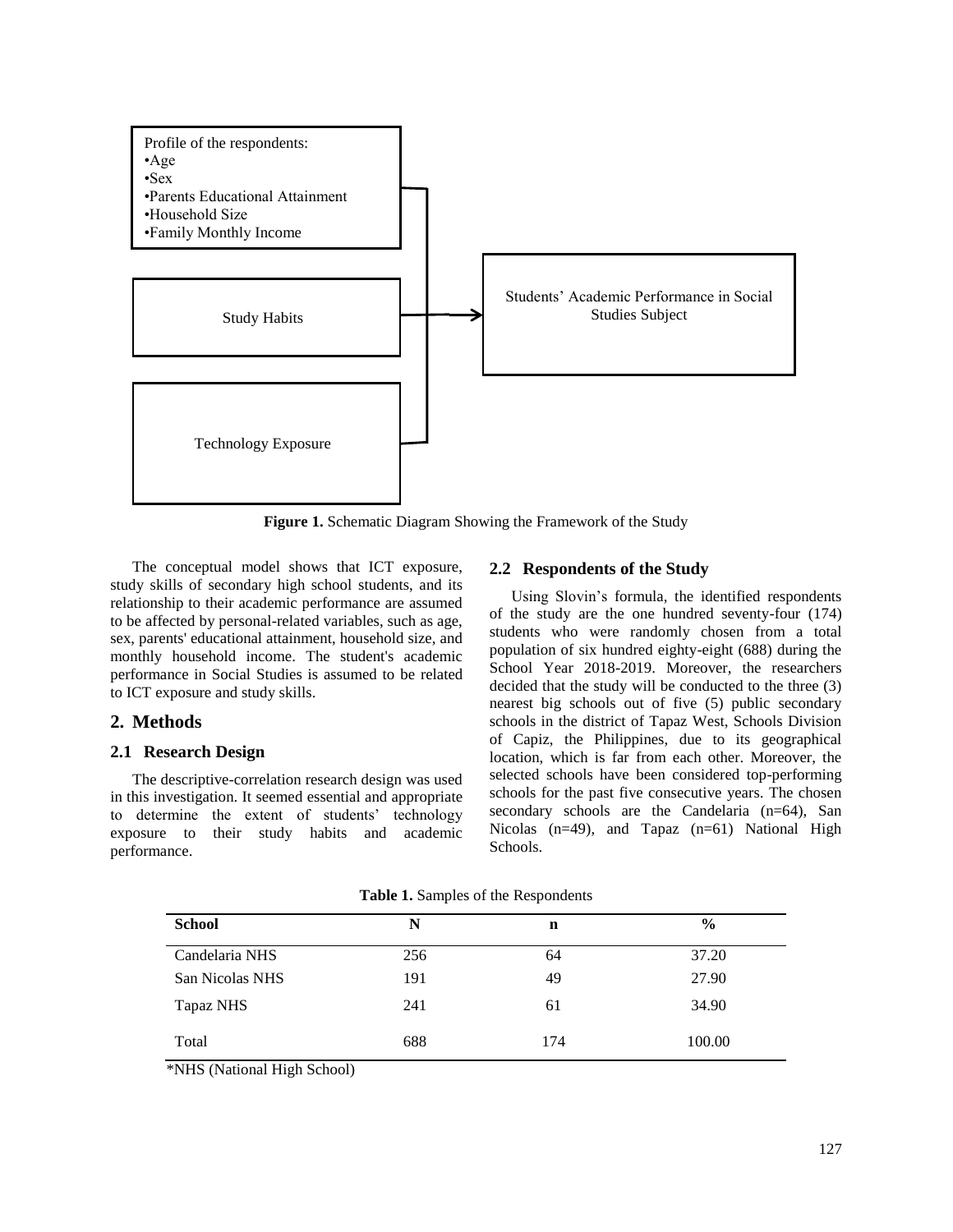#### **2.3 Research Instrument**

The researchers employed a standardized survey questionnaire which is consists of three parts. Part I is the profile of the respondents in terms of age, sex, parents' educational attainment, household size, and monthly income. Part II is the scale composed of statement indicators to capture the level of technology exposure of the respondents. The response choices were: (5) always, (4) often, (3) sometimes, (2) rarely, and (1) not at all. In comparison, Part III is the study habits inventory comprised of 14 statements. Moreover, the average grade of the students was taken from the office of the school's principal for validation and accuracy of the gathered data as to the students' academic achievement.

#### **2.4 Data Gathering Procedure**

Before the data gathering started, a permit was secured from the Schools Division Superintendent and School Heads/Principals of the three high schools. After the license was granted, coordination was done with the secondary school principals for the schedule of the data gathering. The researcher did data gathering, and the researcher did retrieval was done by the researcher. The researchers sent a letter to the division superintendent and school principal asking permission to conduct the study and to access the respondents. Teachers were then given informed consent and explained to them the purpose of their participation and assured that their responses would be treated with the utmost confidentiality. To ensure one hundred percent of data retrieval, the researchers administer the survey questionnaire to the respondents. Then it was analyzed using the appropriate statistical software, Statistical Package of the Social Sciences (SPSS) version 27.

#### **2.5 Statistical Tools**

To provide precise analysis and interpretation of the gathered data, the researchers utilized descriptive and inferential statistics. For descriptive analysis, frequency count, mean, standard deviation, and the percentage was used. To determine the relationship between the extent of technology exposure, study habits, and academic performance of the respondents in Social Studies subject, Pearson's r Product Moment Coefficient of Correlation was used t-test and the Analysis of Variance (ANOVA) for the independent samples. The Results interpreted at a 0.05% level of significance..

#### **2.6 Scoring Interpretation**

The following variables were used in the study to categorize the academic performance of students in Social Studies subject guided with the standard scaling of General Weighted Average (GWA) and its verbal interpretation by the Department of Education.

| General Weighted Average |                              |  |
|--------------------------|------------------------------|--|
| <b>Scale</b>             | <b>Verbal Description</b>    |  |
| 90-95                    | Outstanding                  |  |
| 86-89                    | Very Satisfactory            |  |
| 80-85                    | Satisfactory                 |  |
| 75-79                    | Fair                         |  |
|                          | General Weighted Average     |  |
| <b>Scale</b>             | <b>Verbal Description</b>    |  |
| $4.20 - 5.00$            | Very High                    |  |
| 3.40-4.19                | High                         |  |
| 2.60-3.39                | Average                      |  |
| 1.80-2.59                | Low                          |  |
| 1.00-1.79                | Vey Low                      |  |
|                          | <b>Study Habits</b>          |  |
| <b>Scale</b>             | <b>Verbal Interpretation</b> |  |
| 2.57-3.00                | Very Good                    |  |
| 2.23-2.56                | Good                         |  |
| 1.89-2.22                | Average                      |  |
| Below 1.89               | Poor                         |  |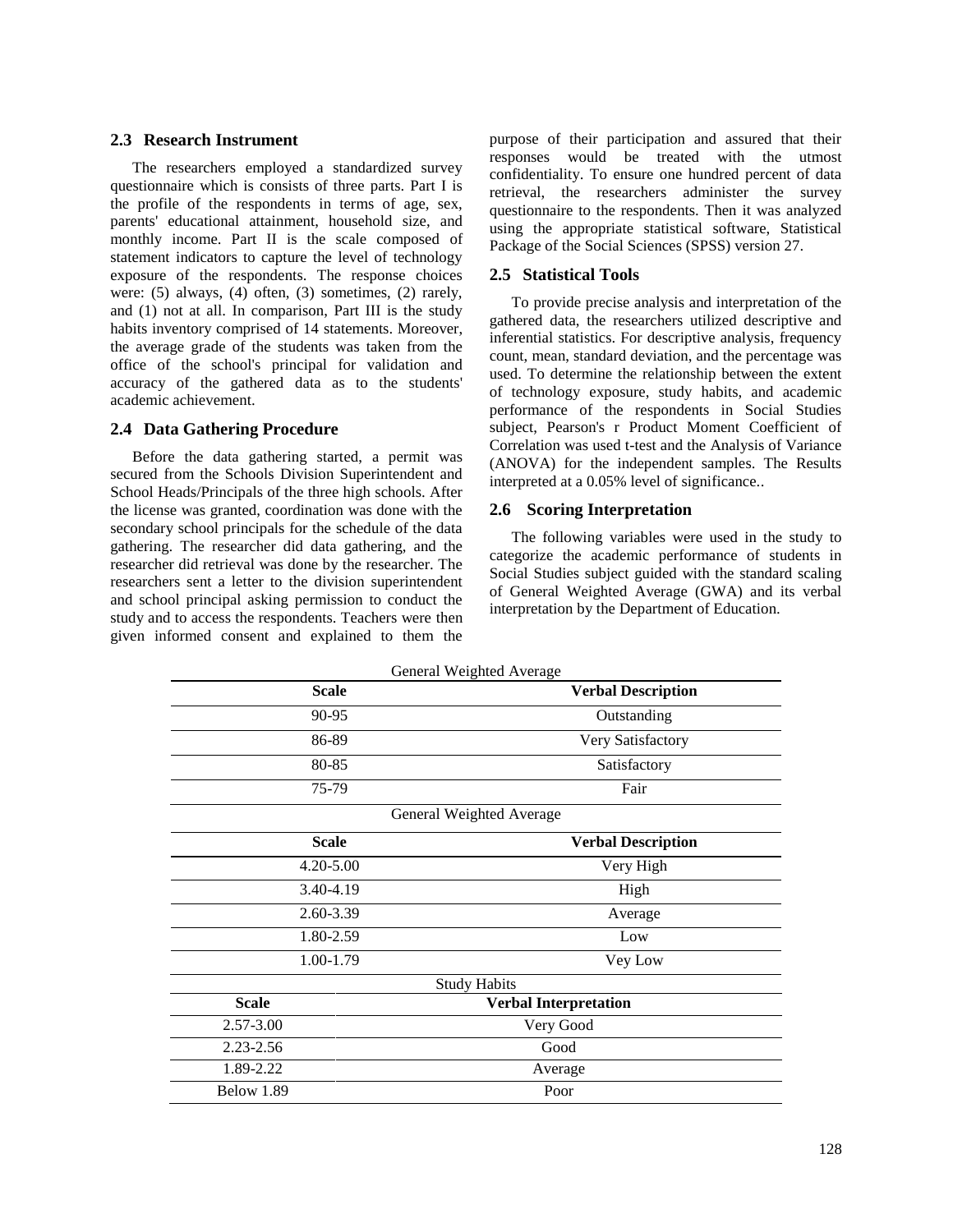#### **3. Results**

The first two tables clearly reflect the distribution of the respondents as to age and according to sex with a total of 174 identified respondents by the researchers which was participated in the study.

**Table 2.** Distribution of the Respondents according to Age

| Age                | f        | $\frac{0}{0}$  |
|--------------------|----------|----------------|
| 14 and below       | 9        | 5.17           |
| 15<br>16 and above | 79<br>86 | 45.40<br>49.43 |
| <b>Total</b>       | 174      | 100.00         |

**Table 3.** Distribution of the Respondents according to Sex.

| <b>Sex</b>   |     | $\frac{0}{0}$ |
|--------------|-----|---------------|
| Male         | 88  | 50.57         |
| Female       | 86  | 49.43         |
| <b>Total</b> | 174 | 100.00        |

Table 2 indicates that most of the respondents are ages 16 and above that comprises almost 49.43% (86 sample) of the total population. This was followed by 15 years which are the 79 samples (45.40%). Whilst, 14 years old and below got the lowest percentage (5.17) about 9 of the total respondents in terms of age. Moreover, Table 3 shows that there is a small gap in terms of the number of samples between male and female respondents with 88 and 86 respectively. The figures further convey that the respondents are male (50.57%) dominated than female (49.43%) in terms of sex.

Table 5. Respondents' Parents Educational Attainment (Mother)

| <b>Educational Attainment</b>                             | f      | $1\%$        |
|-----------------------------------------------------------|--------|--------------|
|                                                           |        |              |
| <b>Elementary Level</b>                                   | 7      | 4.02         |
| <b>Elementary Graduate</b>                                | 3      | 1.72         |
| High School Level                                         | 21     | 12.07        |
| High School Graduate                                      | 79     | 45.40        |
| Bachelor's Degree                                         | 18     | 10.34        |
| BS with Master's Units                                    | 10     | 5.75         |
| Master's Degree                                           | 25     | 14.37        |
| Master's Degree with Doctoral<br>Units<br>Doctoral Degree | 5<br>6 | 2.87<br>3.45 |
| <b>Total</b>                                              | 174    | 100.00       |

As reflected in Table 4, the majority of 55.75% of the respondents' father was a high school graduate and 8.05% are master"s degree holder. The same percentage of about 5.75% for a doctorate, master"s degree with doctorate units and bachelor's degree with master's units respectively. Moreover, the same percentage (5.17%) for high school level and elementary graduate. Furthermore, 8 or about 4.60% are bachelor degree holder and 7 (4.02%) are elementary level. In terms of the educational attainment of the respondents "mother as highlighted in Table 5, it was found out that majority are high school graduate with 79 samples that comprises of about 45.40% of the total population. Moreover, 25 (14.37%) are a master degree holder, 21 (12.07%) are high school level, 10 (5.75%) are BS with master's degree units, 7 (4.02%) are elementary level, 6 (3.45%) doctorate holder; 5 (2.87%) are master's degree with doctorate units and 3 (1.72%) are elementary graduate.

|  |  | Table 6. Respondents Household Size |
|--|--|-------------------------------------|
|--|--|-------------------------------------|

| <b>Educational Attainment</b>  |     | $\frac{0}{0}$ | <b>Household S</b> |
|--------------------------------|-----|---------------|--------------------|
| Elementary Level               | 7   | 4.02          |                    |
| <b>Elementary Graduate</b>     | 9   | 5.17          |                    |
| High School Level              | 9   | 5.17          | $4 - 8$            |
| <b>High School Graduate</b>    | 97  | 55.75         |                    |
| Bachelor's Degree              | 8   | 4.60          |                    |
| BS with Master's Units         | 10  | 5.75          |                    |
| Master's Degree                | 14  | 8.05          | 9 and above        |
| Master's Degree with Doctorate | 10  | 5.75          | $1 - 3$            |
| Units                          | 10  | 5.75          |                    |
| Doctorate Degree               |     |               |                    |
| <b>Total</b>                   | 174 | 100.00        | <b>Total</b>       |

| <b>Household Size</b>  | f        | $\frac{0}{0}$  |
|------------------------|----------|----------------|
| $4 - 8$                | 121      | 69.54          |
| 9 and above<br>$1 - 3$ | 34<br>19 | 19.54<br>10.92 |
| <b>Total</b>           | 174      | 100.00         |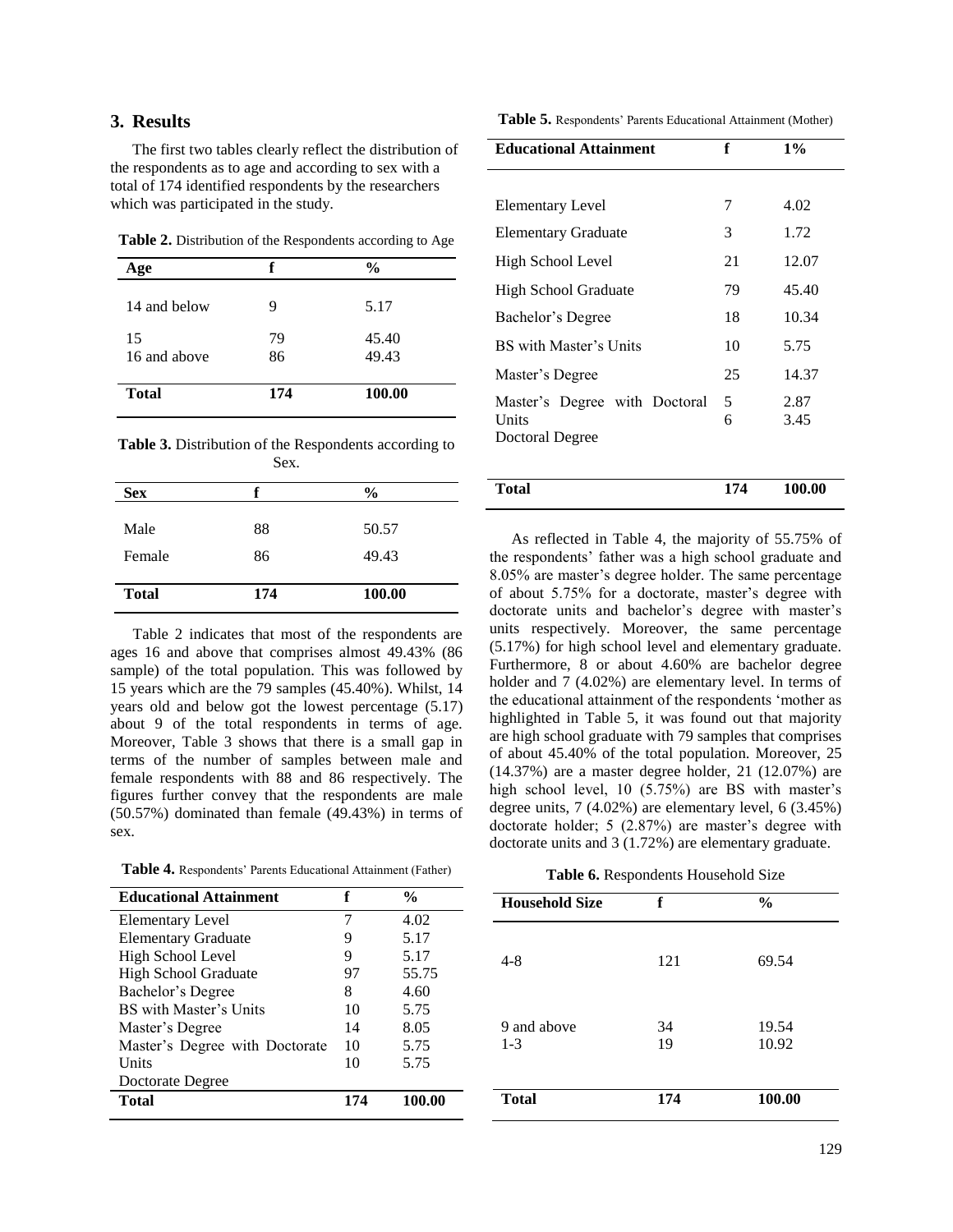**Table 7.** Respondents Family Monthly Income

| <b>Monthly Income</b>                   | f        | $\frac{0}{0}$  |
|-----------------------------------------|----------|----------------|
| Php10,000 and below                     | 59       | 33.91          |
| Php10,001-15,000<br>Php15,001 and above | 59<br>56 | 33.91<br>32.18 |
| Total                                   | 174      | 100.00         |

In terms of household size of the respondents, Table 6 revealed that the 121 which is about 69.54% of the total population have 4-8 family members, 34 (19.54%) have 9 and above members while the (10.92%) have 1-3 household members. On the other hand, Table 7 presents the monthly income of the respondents" parents in which Php10,000 and below and Php10,001-15,000 gained the same results of 59 (33.91) of the total respondents while only 56 (32.18%) of the parents has an income which is above Php15,001. The computed mean of Php17,390 indicates that the respondents' households were living above the national poverty threshold of Php14,000 for the family of six according to the Philippines" National Economic and Development Agency (NEDA).

**Table 8.** Level of the Respondents Technology Exposure.

| <b>Technology Exposure</b> | f   | $\frac{6}{9}$ |
|----------------------------|-----|---------------|
|                            |     |               |
| Very High                  | 54  | 31.03         |
| High                       | 43  | 24.71         |
| Average                    | 32  | 18.39         |
| Low                        | 23  | 13.22         |
| Very Low                   | 22  | 12.64         |
| Grand Mean $=$ 3.90 High   |     |               |
|                            |     |               |
| Total                      | 174 | 100.00        |

Based on Table 8, the level of respondents technology exposure shows that 54 (31.03%) of the samples have *Very High* exposure. The 43 (24.71%) are *High* exposed, 32 (18.39%) are *Average*, 23 (13.22%) are *Low*, while 22 of them are at a *Very Low* exposure to technology. The computed mean of 3.90 indicates that the respondents have a *High* level of exposure to technology in general.

**Table 9.** Level of Respondents Study Habits

| <b>Study habits</b>                                 | f        | $\frac{0}{0}$  |
|-----------------------------------------------------|----------|----------------|
| Very Good<br>Good<br>Grand Mean $= 87.48$ Very High | 91<br>83 | 52.30<br>47.70 |

| <b>Total</b> | 174 | 100.00 |
|--------------|-----|--------|
|              |     |        |

**Table 10.** Level of the Respondents Academic Performance in Social Studies Subject

| <b>Study Habits</b>                                       | f                        | $\frac{0}{0}$  |
|-----------------------------------------------------------|--------------------------|----------------|
| Outstanding                                               | 16                       | 9.20           |
| Very Satisfactory<br>Satisfactory<br>Grand Mean = $85.11$ | 63<br>95<br>Satisfactory | 36.21<br>54.60 |
| <b>Total</b>                                              | 174                      | 100.00         |

As to the study of the respondents, Table 9 highlighted that almost 91 (52.30%) have a *Very Good* study habits. Whilst 83 (47.70%) of the samples are at a *Good* level. In general, the level of the respondents' study habits is *Very High* with the grand mean of 87.48. Moreover, as reflected in Table 10, it indicates that in general the students" academic performance in Social Studies subject is in the *Satisfactory* level with a grand mean of 85.11. There are 95 (54.60%) who are in the *Satisfactory* and 63 (36.21%) in the *Very Satisfactory* respectively.

|  |  |  | Table 11. Difference in Respondents Technology Exposure according to Age |  |
|--|--|--|--------------------------------------------------------------------------|--|
|  |  |  |                                                                          |  |

| <b>Sources of Variation</b> | Sum of<br><b>Squares</b> | Df  | <b>Mean</b><br><b>Squares</b> | f-value    | p-<br>value |
|-----------------------------|--------------------------|-----|-------------------------------|------------|-------------|
| <b>Between Groups</b>       | 1.657                    |     | 0.829                         | $0.887$ ns | 0.414       |
| <b>Within Groups</b>        | 159.699                  | 171 | 0.934                         |            |             |
| <b>Total</b>                | 161.356                  | 173 |                               |            |             |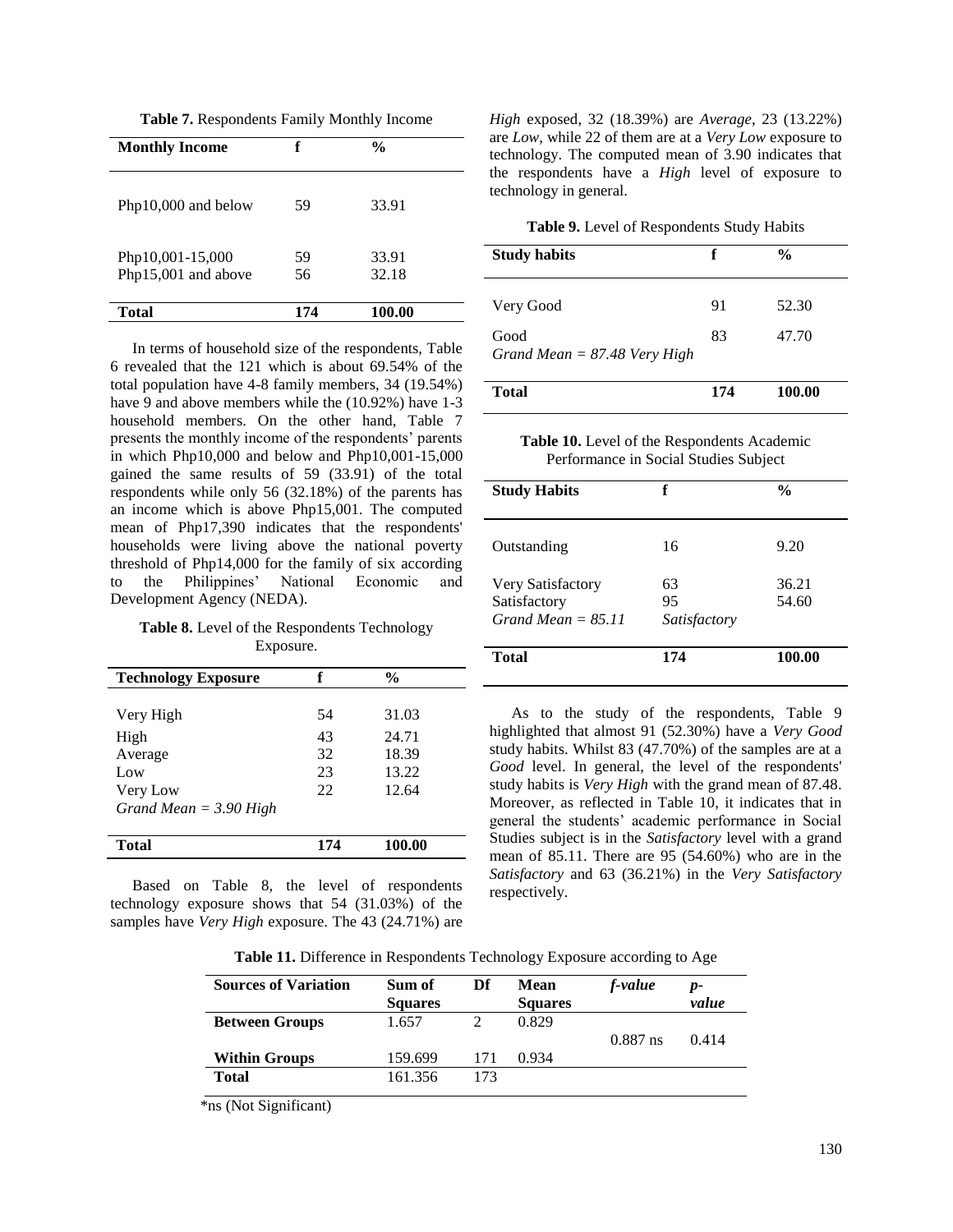| <b>Compared Groups</b> | Df  | M    | Sd   | t-value  | <i>p</i> -value |
|------------------------|-----|------|------|----------|-----------------|
| <b>Male</b>            | 172 | 3.29 | 0.95 | $2.209*$ | 0.029           |
| <b>Female</b>          |     | 2.97 | 0.96 |          |                 |

**Table 12.** Differences in Respondents Technology Exposure according to Sex

*\**Significant at 0.05% Level

In reference to Table 11, the results of the analysis using t-test revealed that there is no significant difference in the technology exposure of the respondents when group according to age with the value of  $(f = 0.887; p = 0.414)$ . Therefore, the null hypothesis is thereby *Accepted*. This implied further that regardless of age the respondents have the same perceived technology exposure. Moreover, Table 12 presents that based on the result of the t-test as to whether there is a significant difference in the technology exposure of the respondents when group according to sex, the findings indicated that there is a significant difference in the

technology exposure when respondents are group according to sex as shown by the *t-value* of 2.209 and 0.029 level of probability respectively. Thus, the findings revealed that there is positive statistical evidence to *Reject* the null hypothesis. Furthermore, the results conclude that the technology exposure of the respondents was directly affected by their sex. The results affirm the findings of Aslan and Zhu (2015), Eickelmann and Vennemann (2017) that the male and female students differ significantly as to their exposure to technology.

**Table 13.** Differences in Respondents Technology Exposure according to Parents Educational Attainment (Father)

| <b>Sources of Variation</b> | Sum of<br><b>Squares</b> | Df  | <b>Mean</b><br><b>Squares</b> | f-value   | p-value |
|-----------------------------|--------------------------|-----|-------------------------------|-----------|---------|
| <b>Between Groups</b>       | 36.630                   | 8   | 4.579                         |           |         |
|                             |                          |     |                               | $6.057**$ | 0.000   |
| <b>Within Groups</b>        | 124.726                  | 165 | 0.756                         |           |         |
| <b>Total</b>                | 161.356                  | 173 |                               |           |         |

\*\* Highly Significant at 0.05% Level

**Table 14.** Differences in Respondents Technology Exposure according to Parents Educational Attainment (Mother)

| <b>Sources of Variation</b> | Sum of<br><b>Squares</b> | Df  | <b>Mean</b><br><b>Squares</b> | f-value   | <i>p</i> -value |
|-----------------------------|--------------------------|-----|-------------------------------|-----------|-----------------|
| <b>Between Groups</b>       | 20.041                   | 8   | 2.505                         | $2.925**$ | 0.000           |
| <b>Within Groups</b>        | 141.315                  | 165 | 0.856                         |           |                 |
| <b>Total</b>                | 161.356                  | 173 |                               |           |                 |

\*\*Highly Significant at 0.05% Level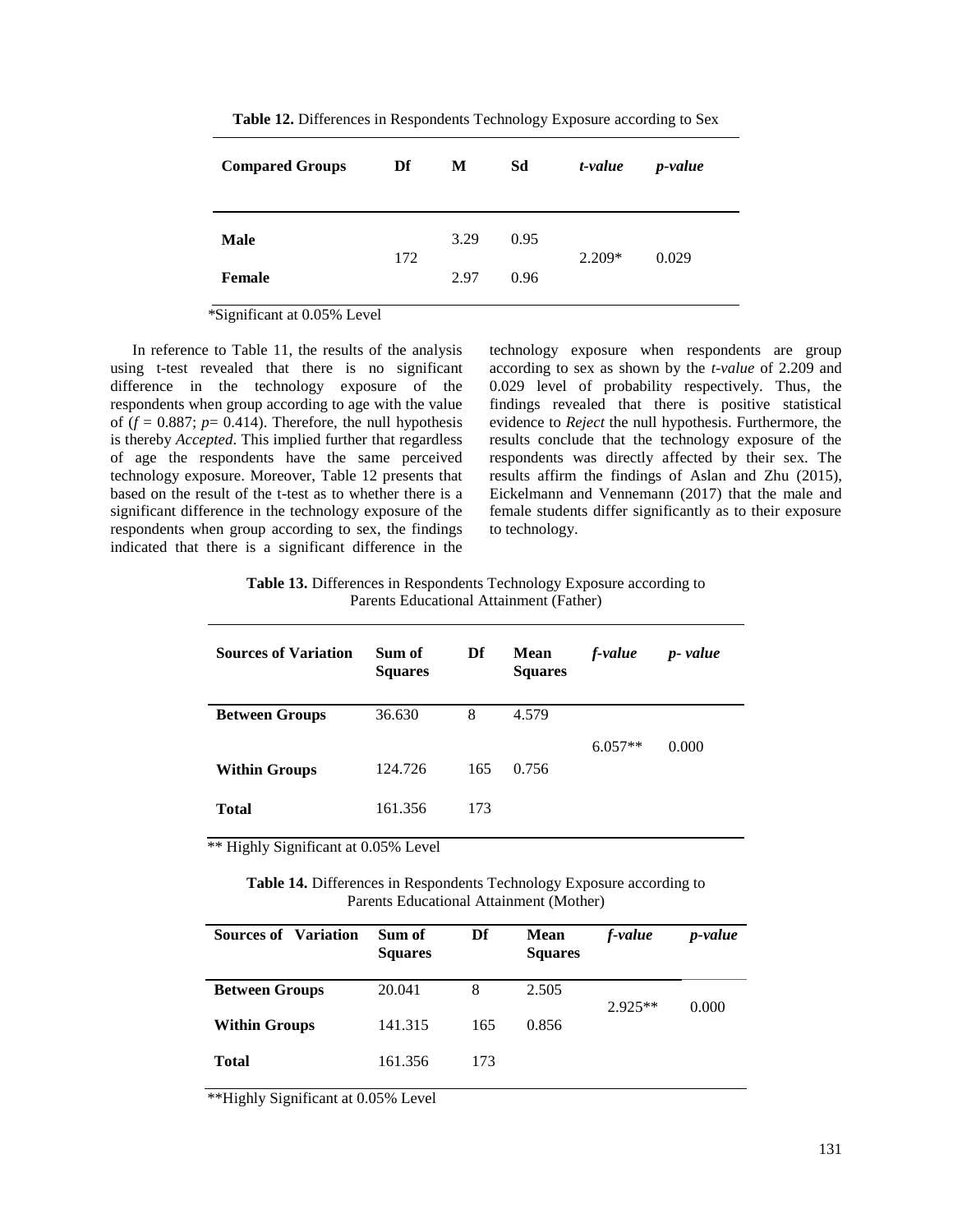Table 13 indicates that based on the result of the analysis using the f-test, there is a significant difference in the respondents' technology exposure according to the educational attainment of their father with the *fvalue* of .925 and a *p-value* of 0.000 respectively. Therefore, the null hypothesis which states that there is no significant difference in the technology exposure of the students when classified according to the highest educational attainment of their father is thereby *Rejected*. The findings affirm to Padasas (2012) that the technology exposure of the students significantly differs

when grouped according to their father"s educational attainment. Moreover, as shown in Table 14, the findings indicate that there is a significant difference in the technology exposure when respondents were grouped according to the educational attainment of their mother (*f*=2.925; *p*=0.000). Therefore, the null hypothesis which states that there is no significant difference in the students' technology exposure when they grouped according to the educational attainment of the respondents"" mother is also thereby *Rejected*.

**Table 15.** Differences in Respondents Technology Exposure according to Household Size

| <b>Sources of Variation</b> | Sum of<br><b>Squares</b> | Df  | Mean<br><b>Squares</b> | f-value    | <i>p</i> -value |
|-----------------------------|--------------------------|-----|------------------------|------------|-----------------|
| <b>Between Groups</b>       | 0.707                    | 2   | 0.353                  |            |                 |
|                             |                          |     |                        | $0.376$ ns | 0.678           |
| <b>Within Groups</b>        | 160.649                  | 171 | 0.939                  |            |                 |
| <b>Total</b>                | 161.356                  | 173 |                        |            |                 |

\*ns (Not Significant)

**Table 16.** Differences in Respondents Technology Exposure according to Family Monthly Income

| <b>Sources of Variation</b> | Sum of<br><b>Squares</b> | Df  | <b>Mean</b><br><b>Squares</b> | f-value  | <i>p</i> -value |
|-----------------------------|--------------------------|-----|-------------------------------|----------|-----------------|
| <b>Between Groups</b>       | 21.851                   | 2   | 10.125                        |          |                 |
| <b>Within Groups</b>        | 139.505                  | 171 | 0.816                         | 13.392** | 0.000           |
| <b>Total</b>                | 161.356                  | 173 |                               |          |                 |
|                             |                          |     |                               |          |                 |

\*\* Highly Significant

As shown in Table 15, based on the results of the analysis on the differences of technology exposure when respondents were grouped according to household size using the f-test, the findings indicate that there is no significant difference in the level of students technology exposure  $(f= 0.376; p>0.05)$ . This was the basis for *Accepting* the null hypothesis that there is no significant difference in technology exposure when students are grouped according to household size. On the other hand, the result of the analysis using the f-test, Table 16 indicates that there is a significant difference in technology exposure when respondents are grouped

according to family monthly income (*f*=13.392;  $p=0.000$ ). Therefore, the null hypothesis which states that there is no significant difference in technology exposure of the students according to family monthly income is thereby *Rejected*. The findings implied that the higher the family"s monthly income of the respondents the higher was their exposure to technology. The results affirm the study of Ghavifekr et al. (2015) and Eickelmann and Vennemann (2017) that there is a significant relationship between technology exposure and household monthly income.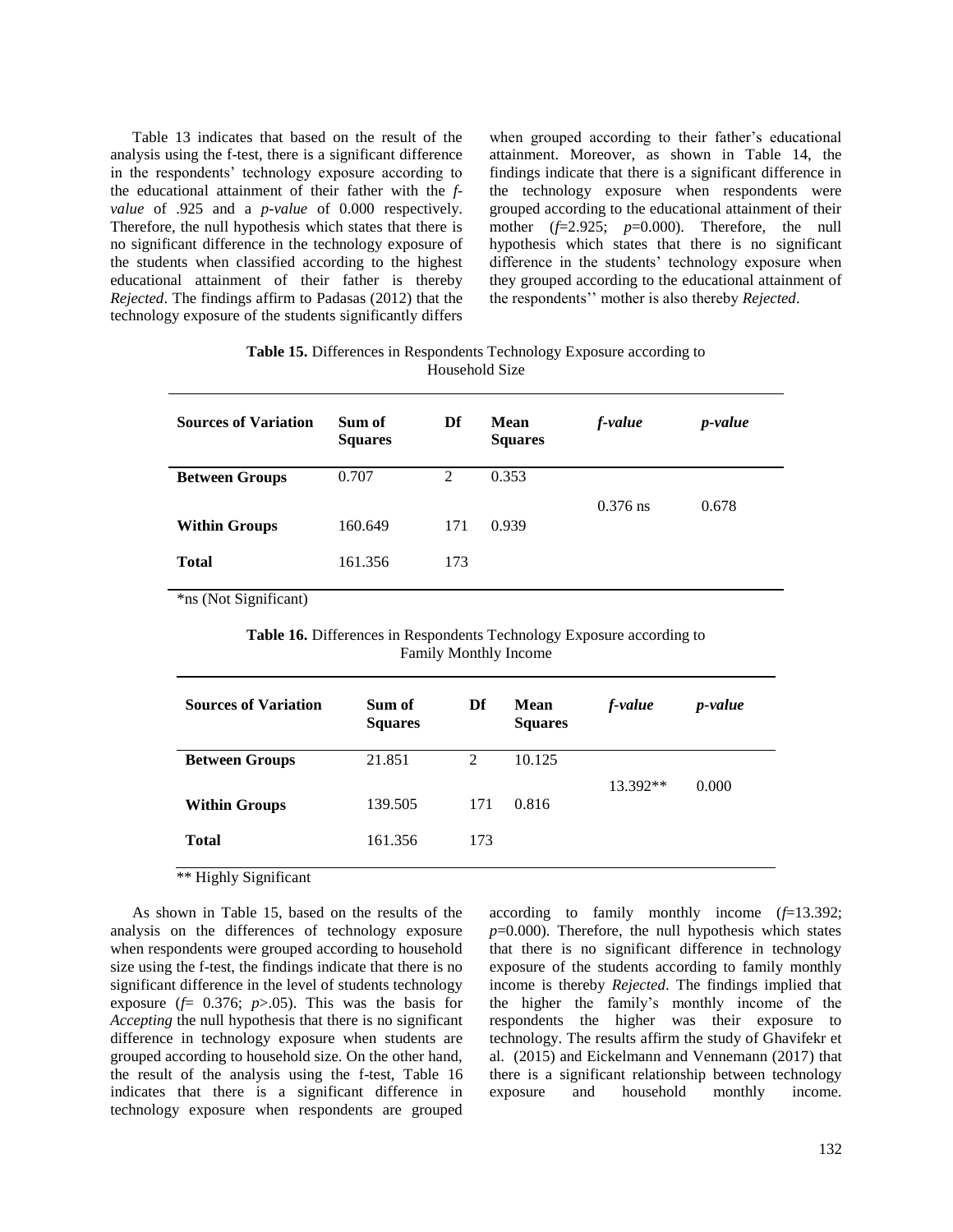| Sources of<br><b>Variation</b> | Sum of<br><b>Squares</b> | Df             | Mean<br><b>Squares</b> | f-value    | <i>p</i> -value |
|--------------------------------|--------------------------|----------------|------------------------|------------|-----------------|
| <b>Between Groups</b>          | 0.149                    | $\overline{2}$ | 0.074                  |            |                 |
|                                |                          |                |                        | $0.797$ ns | 0.452           |
| <b>Within Groups</b>           | 15.957                   | 171            | 0.93                   |            |                 |
|                                |                          |                |                        |            |                 |
| <b>Total</b>                   | 16.106                   | 173            |                        |            |                 |
|                                |                          |                |                        |            |                 |

**Table 17.** Differences in Respondents Study Habits according to Age

**Table 18.** Differences in Respondents Study Habits according to Sex

| <b>Compared Groups</b> | Df  | <b>Mean</b><br><b>Squares</b> | <b>Standard</b><br><b>Deviation</b> | t-value    | <i>p</i> -value |
|------------------------|-----|-------------------------------|-------------------------------------|------------|-----------------|
| <b>Male</b>            | 172 | 2.60                          | 0.49                                | $3.440$ ns | 0.001           |
| <b>Female</b>          |     | 2.35                          | 0.48                                |            |                 |

\*\* Highly Significant

The reflected findings in Table 17 indicates that there is no significant difference in the respondents' study habits when group according to age. This was the basis for *Accepting* the null hypothesis that there are no significant differences in the study habits when classified according to age  $(f=0.797; p=0.452)$ . The results suggest that the student study skills are similar regardless of age. The findings indicated in Table 18 shows that there is a significant difference in the study habits in Social Studies subject when respondents were classified according to sex given the *t-value* of 3.440 and the level of probability which is less than 0.001 the null hypothesis is thereby *Rejected*. This affirms the findings of Aslan and Zhu (2015), Eickelmann and Vennemann (2017).

**Table 19.** Differences in Respondents Study Habits according to Parents" Educational Attainment (Father)

| <b>Sources of Variation</b> | Sum of<br><b>Squares</b> | Df  | <b>Mean</b><br><b>Squares</b> | f-value  | <i>p</i> -value |
|-----------------------------|--------------------------|-----|-------------------------------|----------|-----------------|
| <b>Between Groups</b>       | 1.521                    | 8   | 0.190                         | $2.151*$ | 0.034           |
| <b>Within Groups</b>        | 14.585                   | 165 | 0.088                         |          |                 |
| <b>Total</b>                | 16.106                   | 173 |                               |          |                 |
| *Significant                |                          |     |                               |          |                 |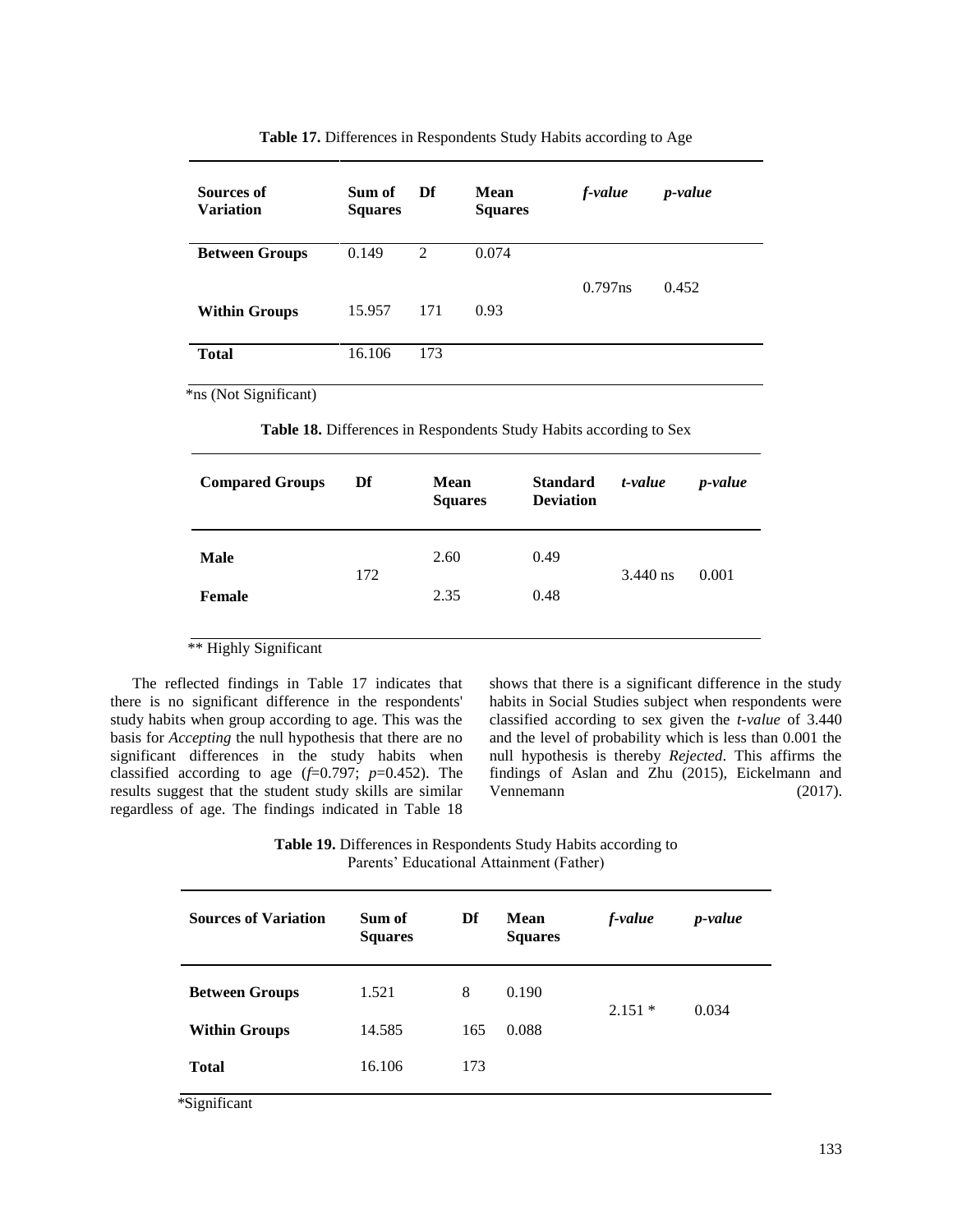**Table 20.** Differences in Respondents Study Habits according to Parents" Educational Attainment (Mother)

| <b>Sources of Variation</b>                                             | Sum of<br><b>Squares</b> | Df  | <b>Mean</b><br><b>Squares</b> | f-value    | <i>p</i> -value |
|-------------------------------------------------------------------------|--------------------------|-----|-------------------------------|------------|-----------------|
| <b>Between Groups</b>                                                   | 0.552                    | 8   | 0.069                         | $0.733$ ns | 0.663           |
| <b>Within Groups</b>                                                    | 15.554                   | 165 | 0.094                         |            |                 |
| <b>Total</b>                                                            | 16.106                   | 173 |                               |            |                 |
| $\cdot$ $\sim$<br>$\Delta$ $\mathbf{r}$ $\Delta$ $\mathbf{r}$<br>$\sim$ |                          |     |                               |            |                 |

The results of the analysis using the f-test as indicated in Tale 19, there is a significant difference in the study habits of the respondents in term of the educational attainment of their father (*f*=2.151;  $p=0.034$ ). Therefore, the null hypothesis which states that there is no significant difference in the study habits when the respondents were classified according to the educational attainment of their father is thereby *Rejected*. It was found out that respondents whose father have a higher level of education had better study habits than those with a lower level of education. Moreover, Table 20 indicates that there is no significant difference

in the study habits in Social Studies subject when respondents were classified according to the educational attainment of their mother. This was the basis for *Accepting* the null hypothesis which states that there is no significant difference in the study habits of the respondents when classified according to the educational attainment of their mother (*f*=0.733; *p*=0.663). The results suggest that students study habits is the similar regardless of the highest educational attainment of their mother.

| <b>Sources of Variation</b> | Sum of<br><b>Squares</b> | Df  | Mean<br><b>Squares</b> | f-value    | <i>p</i> -value |
|-----------------------------|--------------------------|-----|------------------------|------------|-----------------|
| <b>Between Groups</b>       | 0.504                    | 2   | 0.252                  | $2.763$ ns | 0.066           |
| <b>Within Groups</b>        | 15.602                   | 171 | 0.091                  |            |                 |
| <b>Total</b>                | 16.106                   | 173 |                        |            |                 |

\*ns (Not Significant)

**Table 22.** Differences in Respondents Study Habits according to Family Monthly Income

| <b>Sources of Variation</b> | Sum of<br><b>Squares</b> | Df  | <b>Mean</b><br><b>Squares</b> | f-values   | <i>p</i> -value |
|-----------------------------|--------------------------|-----|-------------------------------|------------|-----------------|
| <b>Between Groups</b>       | 0.016                    | 2   | 0.008                         | $0.085$ ns | 0.919           |
| <b>Within Groups</b>        | 16.090                   | 171 | 0.094                         |            |                 |
| <b>Total</b>                | 16.106                   | 173 |                               |            |                 |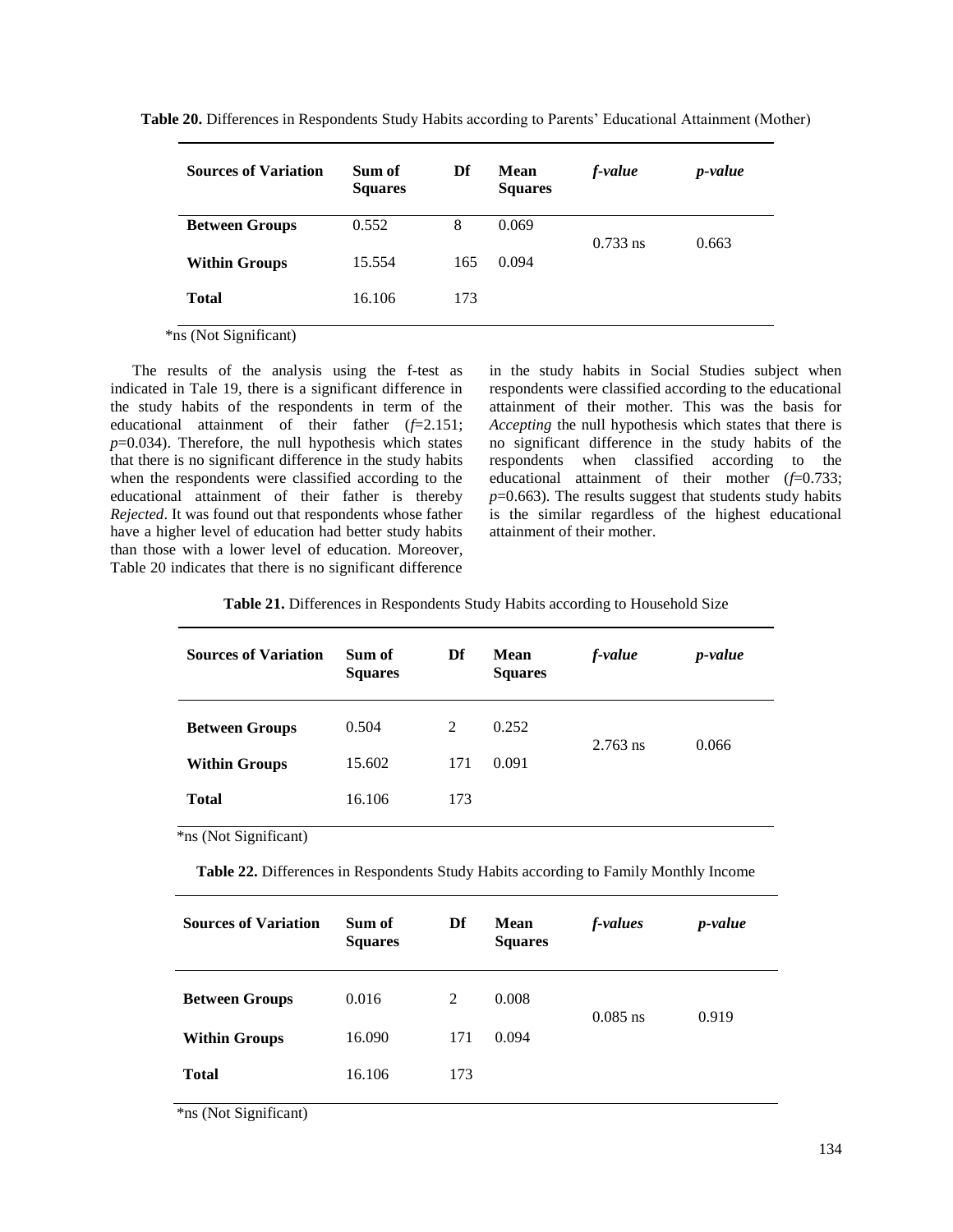As shown in Table 21, the result of analysis on the difference in the study habits in Social Studies subject when the respondents were classified according to household size (*f*=2.763; *p*=0.066) the findings indicates that there is no significant difference. This was the basis for *Accepting* the null hypothesis which states that there is no significant difference in the study habits in Social Studies subject when the respondents are grouped according to household size. Whilst, Table 22 revealed that when the respondents were classified according to the family"s monthly income the results of the f-test convey that there is no significant difference (*f*=0.085; *p*=0.919). The result leads to the *Acceptance* of the null hypothesis stating that there is no significant difference in the study habits in Social Studies subject when the respondents are grouped according to household monthly income. This means that the study skills in Social Studies subject is similar regardless of the family's monthly income of the respondents.

**Table 23.** Differences in Respondents Academic Performance in Social Studies Subject According to Age

| <b>Sources of Variation</b> | Sum of<br><b>Squares</b> | Df             | Mean<br><b>Squares</b> | f-values   | <i>p</i> -value |
|-----------------------------|--------------------------|----------------|------------------------|------------|-----------------|
| <b>Between Groups</b>       | 15.882                   | $\mathfrak{D}$ | 7.941                  | $1.021$ ns | 0.362           |
| <b>Within Groups</b>        | 1329.819                 | 171            | 7.777                  |            |                 |
| <b>Total</b>                | 1345.701                 | 173            |                        |            |                 |

\*ns (Not Significant)

**Table 24.** Differences in Respondents Academic Performance in Social Studies Subject According to Sex

| <b>Compared Groups</b> | Df  | <b>Mean</b><br><b>Squares</b> | <b>Standard</b><br><b>Deviation</b> | t-Values    | <i>p</i> -Value |
|------------------------|-----|-------------------------------|-------------------------------------|-------------|-----------------|
| <b>Male</b>            |     | 85.06                         | 2.94                                |             |                 |
|                        | 172 |                               |                                     | $-0.272$ ns | 0.782           |
| Female                 |     | 2.35                          | 0.48                                |             |                 |

\*ns (Not Significant)

Table 23 revealed that there was no significant difference in the academic performance of the respondents in the Social Studies subject when they were classified according to age as shown by the computed *f-value* of 1.021. This means that regardless of age the respondent academic performance towards the subject remains the same. When students are grouped according to sex, the result of the t-test revealed that there is no significant difference in the performance of male and female respondents (*t*=-0272; *p*=782). The results lead to the *Acceptance* of the null hypothesis stating that there is no significant difference in the academic performance of the respondents when they were classified according to sex as shown in Table 24.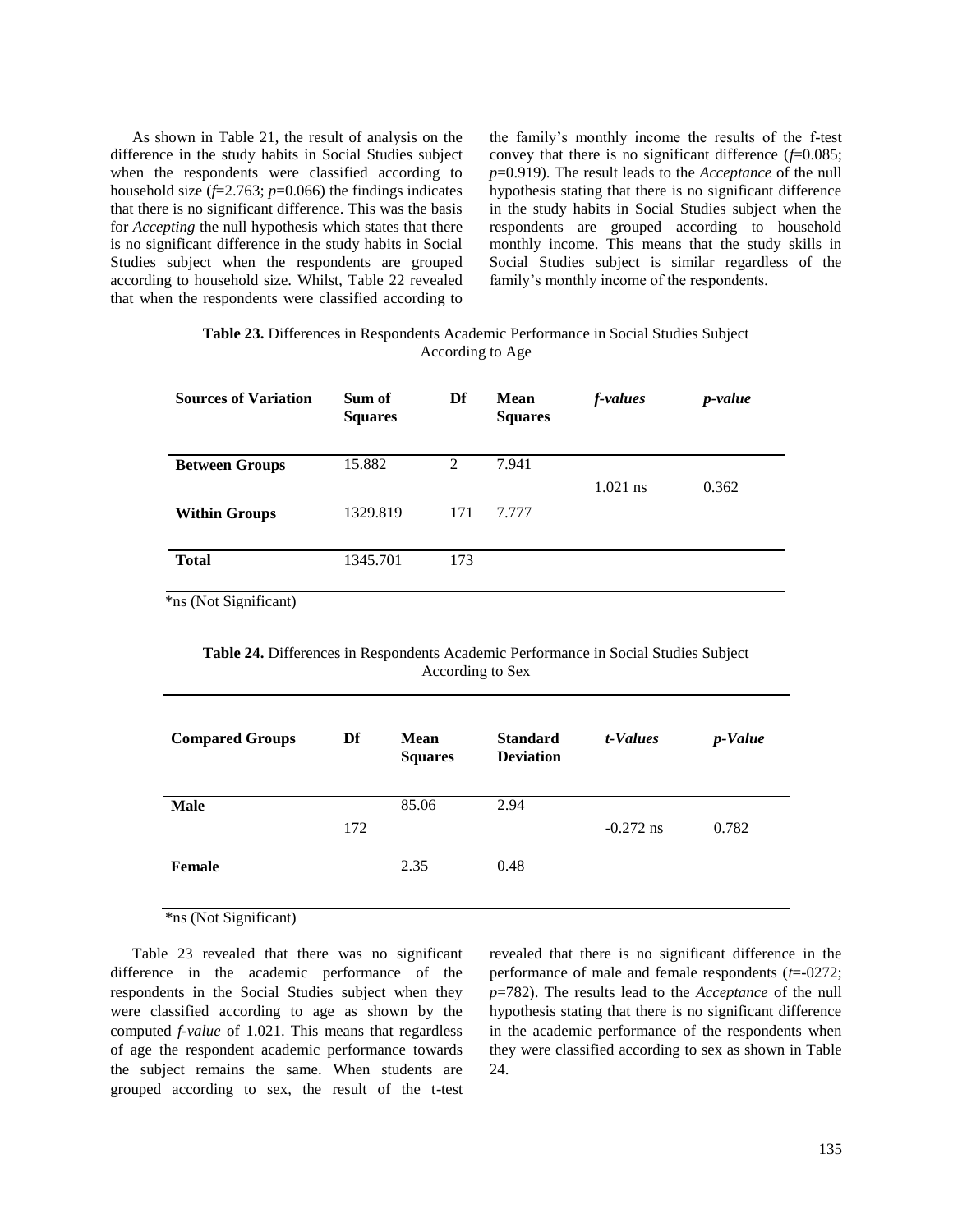| <b>Sources of Variation</b> | Sum of<br><b>Squares</b> | Df  | Mean<br><b>Squares</b> | f-value    | <i>p</i> -value |
|-----------------------------|--------------------------|-----|------------------------|------------|-----------------|
| <b>Between Groups</b>       | 23.190                   | 8   | 2.829                  | $0.362$ ns | 0.939           |
| <b>Within Groups</b>        | 1322.512                 | 165 | 8.015                  |            |                 |
| <b>Total</b>                | 1345.701                 | 173 |                        |            |                 |

**Table 25.** Differences in Respondents Academic Performance in Social Studies Subject According to Parents" Educational Attainment (Father)

**Table 26.** Differences in Respondents Academic Performance in Social Studies Subject According to Parents' Educational Attainment (Mother)

| <b>Sources of Variation</b> | Sum of<br><b>Squares</b> | Df  | Mean<br><b>Squares</b> | f-value    | <i>p</i> -value |
|-----------------------------|--------------------------|-----|------------------------|------------|-----------------|
| <b>Between Groups</b>       | 61,486                   | 8   | 7.686                  | $0.987$ ns | 0.448           |
| <b>Within Groups</b>        | 1284.215                 | 165 | 7.783                  |            |                 |
| <b>Total</b>                | 135.701                  | 173 |                        |            |                 |

\*ns (Not Significant)

The f-test results under Table 25 shows no significant difference in the academic performance of the respondents in the Social Studies subject when they were classified according to the educational attainment of their father  $(f=0.362; p=0.939)$ . This was the basis for *Accepting* the null hypothesis which states that there is no significant difference in respondents' academic performance. In Table 26, when students were classified

according to the educational attainment of their mother, the results shows that there is no significant difference in the academic performance of the respondents (*f*=- 0987; *p*=0.448). The result serves as the basis to *Accept* the null hypothesis stating that there is no significant difference in the academic performance of the respondents when they were classified according to the educational attainment of their mother.

**Table 27.** Differences in Respondents Academic Performance in Social Studies Subject According to Household Size

| <b>Sources of Variation</b> | Sum of<br><b>Squares</b> | Df  | Mean<br><b>Squares</b> | f-value    | <i>p</i> -value |
|-----------------------------|--------------------------|-----|------------------------|------------|-----------------|
| <b>Between Groups</b>       | 5.661                    | 2   | 2.830                  |            |                 |
|                             |                          |     |                        | $0.361$ ns | 0.697           |
| <b>Within Groups</b>        | 1340.040                 | 171 | 7.836                  |            |                 |
| <b>Total</b>                | 1345.701                 | 173 |                        |            |                 |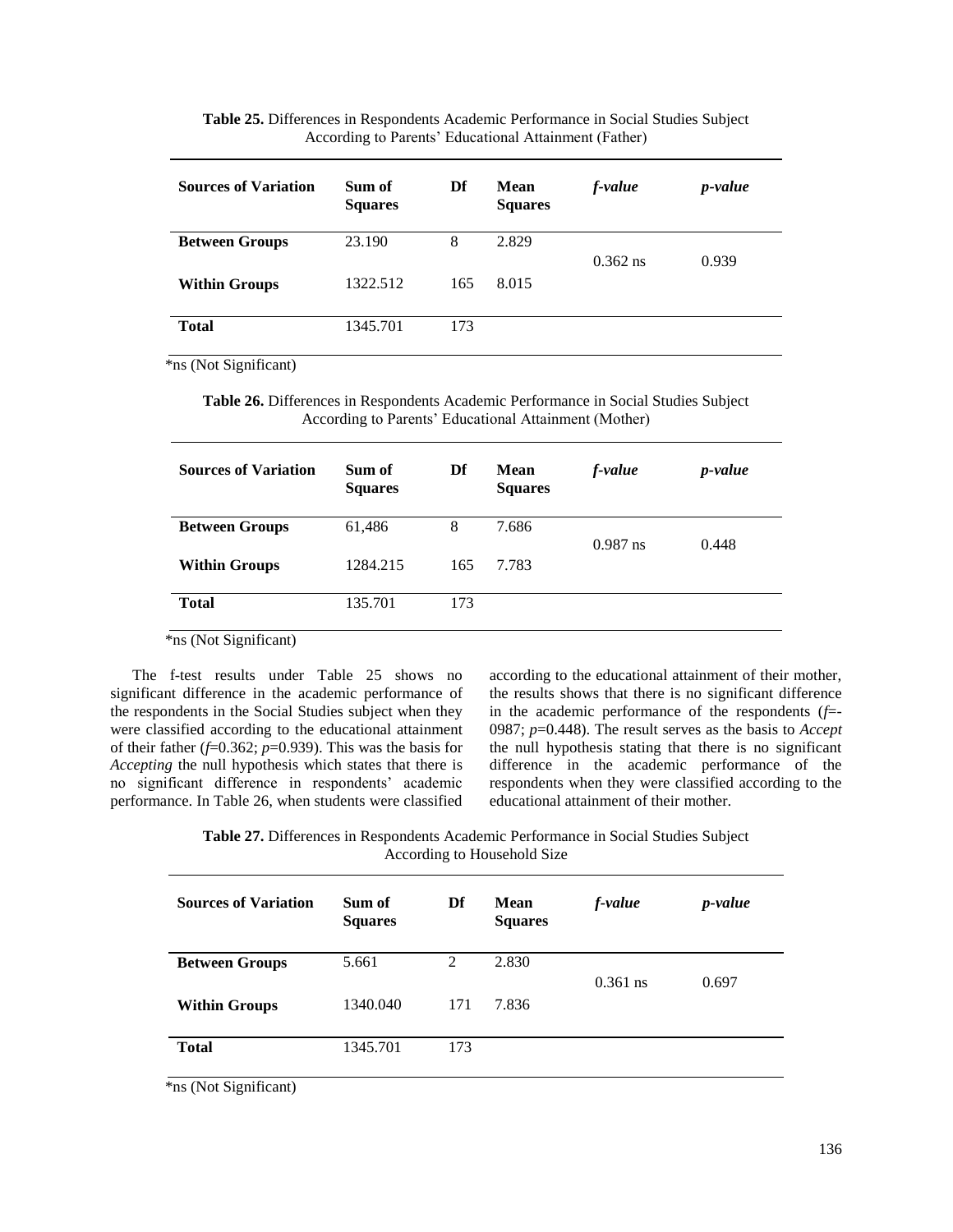| <b>Sources of Variation</b> | Sum of<br><b>Squares</b> | Df             | <b>Mean</b><br><b>Squares</b> | f-value    | <i>p</i> -value |
|-----------------------------|--------------------------|----------------|-------------------------------|------------|-----------------|
| <b>Between Groups</b>       | 11.848                   | $\mathfrak{D}$ | 5.924                         | $0.759$ ns | 0.469           |
| <b>Within Groups</b>        | 1333.853                 | 171            | 7.800                         |            |                 |
| <b>Total</b>                | 1345.701                 | 173            |                               |            |                 |

**Table 28.** Differences in Respondents Academic Performance in Social Studies suject Subject According to Family Monthly Income

As reflected in Table 27 based on the analysis on the difference in the performance of the respondents in Social Studies subject using f-test when grouped according to household size  $(f=0.0987; p=0.448)$  the result shows that there are no significant differences in the respondents" academic performance in Social Studies subject. Thus, the null hypothesis stating that there is no significant difference in the performance of the respondents when they were classified according to their household size is thereby *Accepted*. On the other hand, Table 28 shows with the given value of  $(f=0.759)$ ; *p*=0.469) it was found out family income has no significant difference in the students' academic performance in the Social Studies subject.

**Table 29.** Relationship on the Extent of Technology Exposure to Study Habits of the Respondents in Social Studies Subject

| <b>Variable</b>            |          | <b>Technology Exposure</b> | <b>Study habits</b> |        |  |
|----------------------------|----------|----------------------------|---------------------|--------|--|
|                            |          | r prob                     | R                   | r prob |  |
| <b>Technology Exposure</b> | 1.00     | 0.000                      | $0.193*$            | 0.011  |  |
| Study habits               | $0.193*$ | 0.011                      | 1.00                | 0.000  |  |

\*Significant

The results of the analysis of the relationship on the extent of technology exposure and study habits in Social Studies subject as reflected in Table 29 with the given *rvalue* of 0.193 and the *p-value* .011 indicates the presence of a positive moderate correlation between the two variables. Therefore, the null hypothesis stating the absence of a relationship between the extent of technology exposure and study habits is thereby *Rejected*. This implies that the higher technology exposure directly affects the respondents' study habits.

**Table 30**. Relationship on the Extent of Technology Exposure to Academic Performance of the Respondents in Social Studies Subject

| Variable                                                        | <b>Extent of Technology</b><br><b>Exposure</b> |        | <b>Academic Performance in</b><br><b>Social Studies subject</b> |        |  |
|-----------------------------------------------------------------|------------------------------------------------|--------|-----------------------------------------------------------------|--------|--|
|                                                                 |                                                | r prob | R                                                               | r prob |  |
| <b>Academic Performance in</b><br><b>Social Studies subject</b> | $-0.015$ ns                                    | 0.845  | 1.00                                                            | 0.000  |  |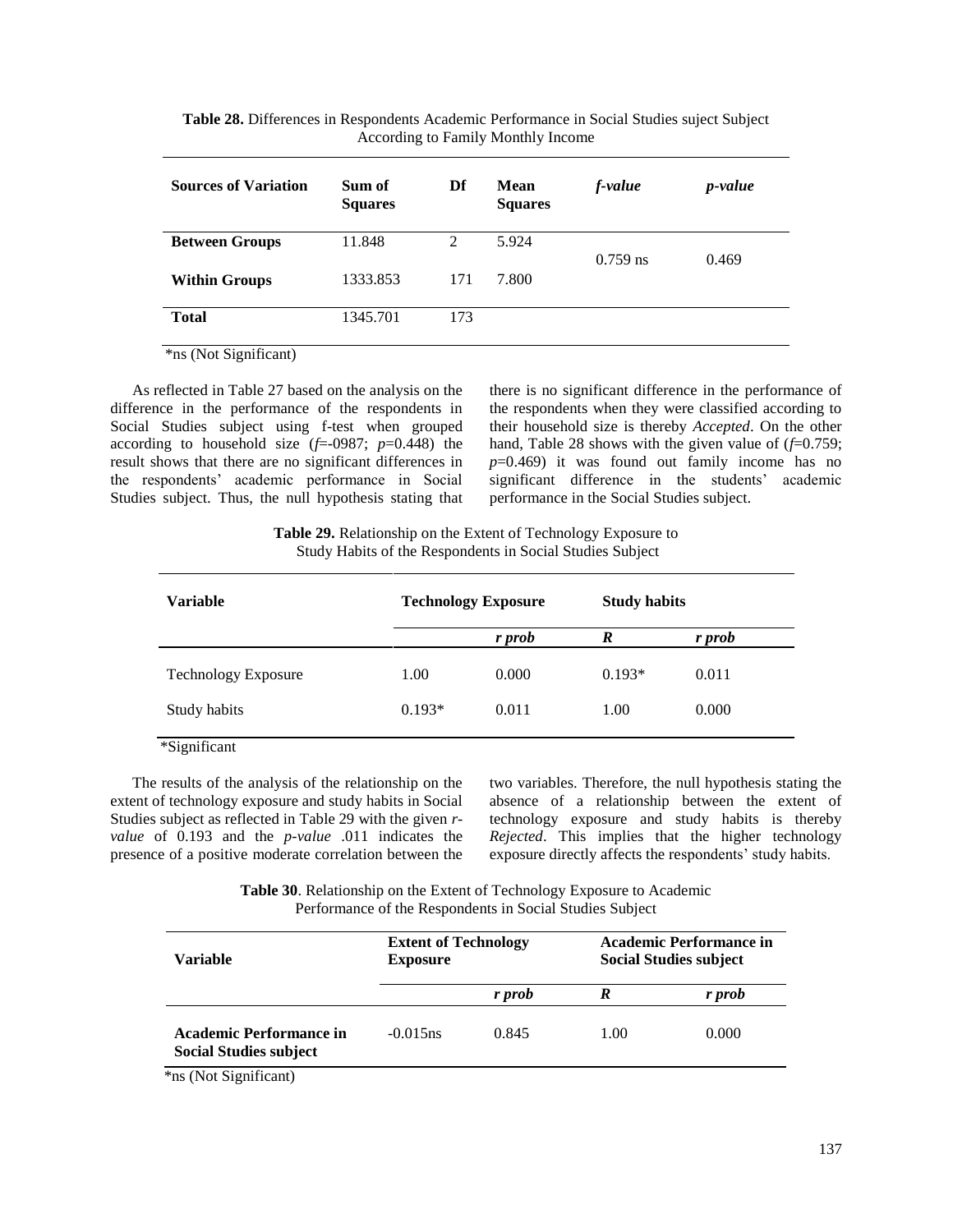The finding indicates in the Table 30 revealed that there is no significant relationship between the extent of technology exposure and the respondents" academic performance in Social Studies subject (*r*=-015; *p*=0.845). The results lead to the *Acceptance* of the null

hypothesis stating that there is no significant relationship between the extent of technology exposure and the students" academic performance in Social Studies subject.

**Table 31.** Relationship between Study Habits and Academic Performance of the Respondents in Social Studies Subject

| <b>Variable</b>                                   | <b>Extent of Technology</b><br><b>Exposure</b> |        | <b>Performance in Social</b><br><b>Studies subject</b> |        |
|---------------------------------------------------|------------------------------------------------|--------|--------------------------------------------------------|--------|
|                                                   |                                                | r prob | R                                                      | r prob |
| <b>Study habits in Social Studies</b><br>subject  | 1.00                                           | 0.000  | 0.027ns                                                | 0.726  |
| Academic Performance in<br>Social Studies subject | 0.027ns                                        | 0.726  | 1.00                                                   | 0.000  |
| *ns (Not Significant)                             |                                                |        |                                                        |        |

The result of the analysis on the relationship between study habits and academic performance in Social Studies subject as indicated in Table 31 with the given *r-value* of 0.027 and a *p-value* of 0.726 it was found out that there is no significant relationship between the two variables. Therefore, the null hypothesis stating that there is no significant relationship between study habits and academic performance in Social Studies subject is thereby *Accepted*. It implied that academic performance in the Social Studies subject of the respondents is not significantly affected by study habits.

#### **4. Discussion**

Improving the quality of education is a complex and challenging process that involves intensive and concrete action planning and decision-making of academic stakeholders (Dela Fuente, 2021). In the results, the majority of the respondents were 15 years old and below of which male-dominated with fathers who were high school graduates and mothers who are at least high school level of education which belong to a household with 4-8 members, and had a monthly income of 15,000 and below. Padasas (2012) believed that the technology exposure of the students significantly differs when grouped according to their parents' educational attainment.

The respondents have a very high exposure to technology which implies that these students must have been provided with opportunities to be exposed to the different technological platforms to improve further and support the education process. Students' exposure has a significant implication of having developed excellent study skills in Social Studies, which attract their interest towards the subject (Stock & Fishman, 2010). Their

exposure to technology was significantly affected by their sex, educational attainment, the monthly of their parents, and household size. The study skills of the respondents were greatly influenced by their sex, the educational attainment of their parents. Furthermore, the results conclude that the technology exposure of the respondents was directly affected by their sex. This was affirmed by Aslan and Zhu (2015), Eickelmann and Vennemann (2017) that the male and female students differ significantly as to their exposure to technology. Interestingly, their age, the educational attainment of their mothers, their household size, and their monthly income does not bear any influence. It was inferred that the study skills of the respondents are a personal attribute that cannot be interfered with by any external factors and forces. The study skills are innate to the students in which they are the ones who can discover their own and unique study skills (Ghavifekr et al., 2014; Eickelmann & Vennemann, 2017).

The performance of the respondents in the Social Studies subject was found to be not significant as to their age, sex, educational attainment and monthly income of parents, and household size. However, there was a significant relationship between technology exposure and the study skills of the respondents in the Social Studies subject. Vividly, technology exposure and the study skills of the respondents were not significantly related to the respondent's academic performance in the Social Studies subject (Halem, 2011). Notably, the satisfactory performance level of the students in the Social Studies subject sheds light on areas that need to be improved to attain the ultimate success in education with the aid of different educational technologies.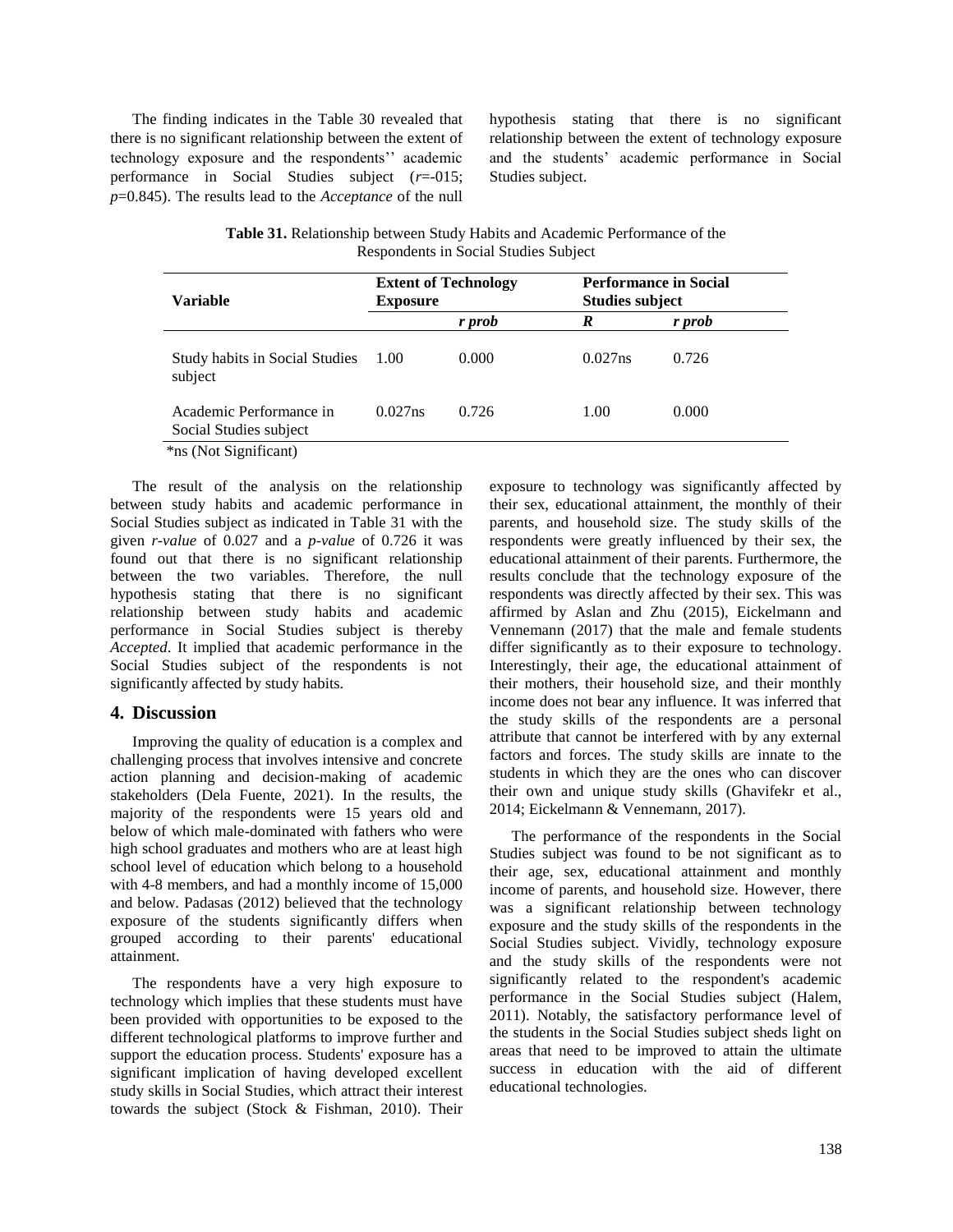It was inferred that parents educated on the vital role of technology in their students' academic performance have a strong influence on students' technology exposure. Moreover, parents are actively engaged and devote time to provide guidance and supervision on the proper use of educational technologies. Students from households with a high monthly income have significantly higher exposure to technology which implies that their parents can provide for their technological needs.

Apparently, students' academic performance in Social Studies is consistent regardless of their age, sex, parents' educational attainment, household size, and monthly household income. High exposure to technology can significantly improve students' study skills of students in Social Studies subjects. Students have high regard and perception of the significant role of technology in their academic success (Akturk & Ozturk, 2019). Therefore imperative that students should be provided with opportunities to expose themselves to different technologies for it helps enhance their cognitive abilities. The learning can be enriched with the aid of educational technology in delivering the quality teaching and learning process (Dela Fuente & Biñas, 2020). Decisions of policy-makers on how to improve the quality of education should anchor on the assessment of the existing procedures and practices that includes the expansion and application of relevant technology to provide meaningful learning experiences to students in the context of the technological age of the educational system.

## **5. Conclusion**

Technology is essential nowadays for it to become partners of teachers in the delivery of quality and effective teaching, thus providing interactive engagement to students. The teachers in the academic should take advantage of the use of different technological platforms to attract students' attention towards the subject. The present study revealed that students have excellent study habits in Social Studies topics. It implies that students developed an interest in the subject as they were exposed themselves to technology as a source of their academic learning activities. The respondents have a perception that they had high technology exposure implying that these students must have been provided with opportunities to be exposed to the different educational technology platforms. Hence, they have excellent study skills in Social Studies, which further implied that they had developed excellent study skills and their likelihood of the issues. Male students significantly have higher exposure to different technologies. They have better study habits in the Social Studies subject with the significant preference of which their parents strongly

influence better study skills. The satisfactory level of performance in Social Studies of the respondents highlighted areas needing interventions to improve students' performance towards the subject. Perhaps, if parents are well-educated, they can better understand the advantages and disadvantages of higher exposure to different technologies. Thus they provided strict parental guidance and supervision to their children regarding the proper and appropriate use of technologies. Students coming from a household with a high monthly income significantly have higher exposure to technology of which is very understandable that their family can provide the needs of their children, including their need for technology, through different educational platforms for their studies. Students' satisfactory academic performance in Social Studies subject should be elevated to a higher level or even towards an outstanding or excellent grade. Thus, intervention should be done to address this phenomenon. Moreover, male students have significantly higher exposure to technology which was inferred that this group of students has a greater chance to excel academically in Social Studies subject. The academic institution should look at it as a gender bias issue that should be addressed by providing equal opportunities to different gender preferences as to their exposure to technology for the academic endeavor.

#### **6. Recommendations**

Based on the present study, the following are recommended to strengthen the contribution and impact of technology exposures to students" academic achievement.

1) The Department of Education (DepEd), through its management personnel, may develop academic plans to regulate students" technology exposure through strong collaboration and partnership with stakeholders.

2) The school management may provide and expose students to different technological platforms for academic purposes to enhance their study habits in Social Studies but also in other disciplines.

3) The teacher may design/develop interactive learning activities in Social Studies by integrating technology to attract students" interest in the subject.

4) Other researchers may replicate the present study to validate the results further using different variables, settings, and context.

## **7. References**

Akturk, A. O., & Ozturk, H. S. (2019). Teachers' TPACK levels and students' self-efficacy as predictors of students" academic achievement. *International Journal of Research in Education and Science (IJRES)*, 5(1), 283-294.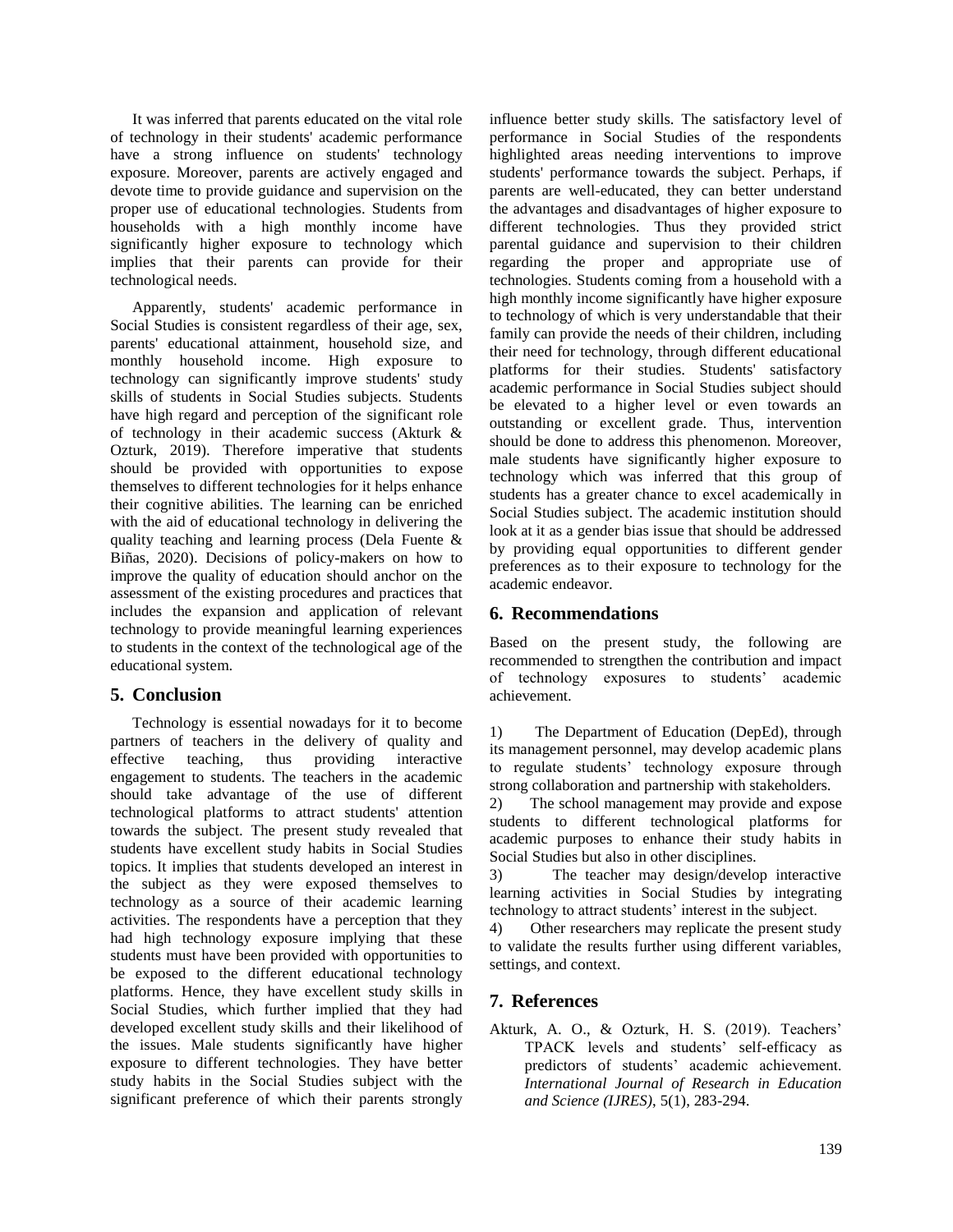- Aktürk, A.O. (2020). Prediction of problematic Internet usage of university students by their attachment styles. *International Journal of Education in Mathematics, Science and Technology*, 8(4), 318- 329. <https://doi.org/10.46328/ijemst.v8i4.1170>
- Alharthi, M. (2020). Students' Attitudes toward the Use of Technology in Online Courses. *International Journal of Technology in Education*, 3(1), 14-23.
- Arias, J.J. & Walker, D.M. (2004). Additional evidence on the relationship between class size and students performance. *Journal of Economics education*, 35(4), 311-329. <https://doi.org/10.3200/JECE.35.4.311-329n>
- Aslan, A., & Zhu, C. (2015). Pre-Service teachers' perceptions of ICT integration in teacher education in Turkey. *Turkish Online Journal of Educational Technology-TOJET*, 14(3), 97-110.
- Barrett, N. & Toma, E.F. (2013). Reward or punishment? Class size and Teacher quality. *Economics of Education Review*, 35(2) 41-52. <https://doi.org/10.1016/j.econedurev.2013.03.001>
- Bruhwiler, C. & Blatchford, D (2011). Effects of class size and adaptive teaching competency on classroom processes and academic outcome. *Learning and Instruction*, 21(1), 95-108. <https://doi.org/10.1016/j.learninstruc.2009.11.004>
- David, A. (2005). "Study Skills for Dyslexic Students, California: *SAGE Publication. Inc.*
- Dela Fuente, J.A. & Biñas, L.C. (2020). Teacher"s competence in Information and Communications Technology (ICT) as an Educational Tool in Teaching: An Empirical Analysis for Program Intervention. *Journal of Research in Education, Science and Technology*, 5(2), 61-76.
- Dela Fuente, J.A. (2019). Driving Forces of Students' Choice in Specializing Science: A Science Education Context in the Philippines Perspective. *The Normal Lights*, 13(2), 225-250.
- Dela Fuente, J.A. (2021). Contributing factors to the performance of pre-service physical science teachers in the Licensure Examination for Teachers (LET) in the Philippines. *Journal of Educational Research in Developing Areas*, *2*(2), 141-152. <https://doi.org/10.47434/JEREDA/2.2.2021.141>
- Dela Fuente, J.A. (2021). Facebook Messenger as an educational platform to scaffold deaf students' conceptual understanding in environmental science subject: A single group quasiexperimental study. *International Journal of*

*Education*, 14(1), 19-29. [https://doi:10.17509/ije.v14i1.31386.](https://doi:10.17509/ije.v14i1.31386)

- Dela Fuente, J.A. (2021). Implementing inclusive education in the Philippines. College teacher experiences with deaf students. *Issues in Educational Research*, 31(1), 94-110.
- Eickelmann, B., & Vennemann, M. (2017). Teachers "attitudes and beliefs regarding ICT in teaching and learning in European countries. *European Educational Research Journal*, 16(6), 733-761. <https://doi.org/10.1177%2F1474904117725899>
- Ertmer, P. A., & Ottenbreit-Leftwich, A. T. (2010). Teacher technology change: How knowledge, confidence, beliefs, and culture intersect. Journal of Research on Technology in Education, 42(3), 255-284. <https://doi.org/10.1080/15391523.2010.10782551>
- Fu, J. (2013). Complexity of ICT in education: A critical literature review and its implications. *International Journal of Education and Development Using ICT*, 9(1), 112-125.
- Ghamrawi, N. (2013). The relationship between the leadership styles of public school principals" and their attitudes towards ICT versus the level of ICT use by their teachers. *Open Journal of Leadership*, 2(1), 11-20. <http://dx.doi.org/10.4236/ojl.2013.21002>
- Ghavifekr, S., Razak, A. Z. A., Ghani, M. F. A., Ran, N. Y., Meixi, Y., & Tengyue, Z. (2014). ICT integration in education: Incorporation for teaching & learning improvement. *Malaysian Online Journal of Educational Technology*, 2(2), 24-45.
- Halem, K.R. (2011). Children's choices and strategies in video games. *Computus in Human Behavior*, 27(1), 532-539. <https://doi.org/10.1016/j.chb.2010.10.001>
- Lee, S.M. (2009). Computer Use and Academic Development in Secondary Schools. *Computers in the Schools*, 26(30), 224-235. <https://doi.org/10.1080/07380560903095204>
- Mikis, M.K. (2003). The situation of informatics and Task for Development. *UJ Pedagagiaiszemle*, 211(6) 35-49.
- Ortiz, R.W. (2011). Families and Home Computer Use: Exploring Parent Perceptions of the Importance of Current Technology. *Urban Education*, 46(2), 202-215. <https://doi.org/10.1177/0042085910377433>

140